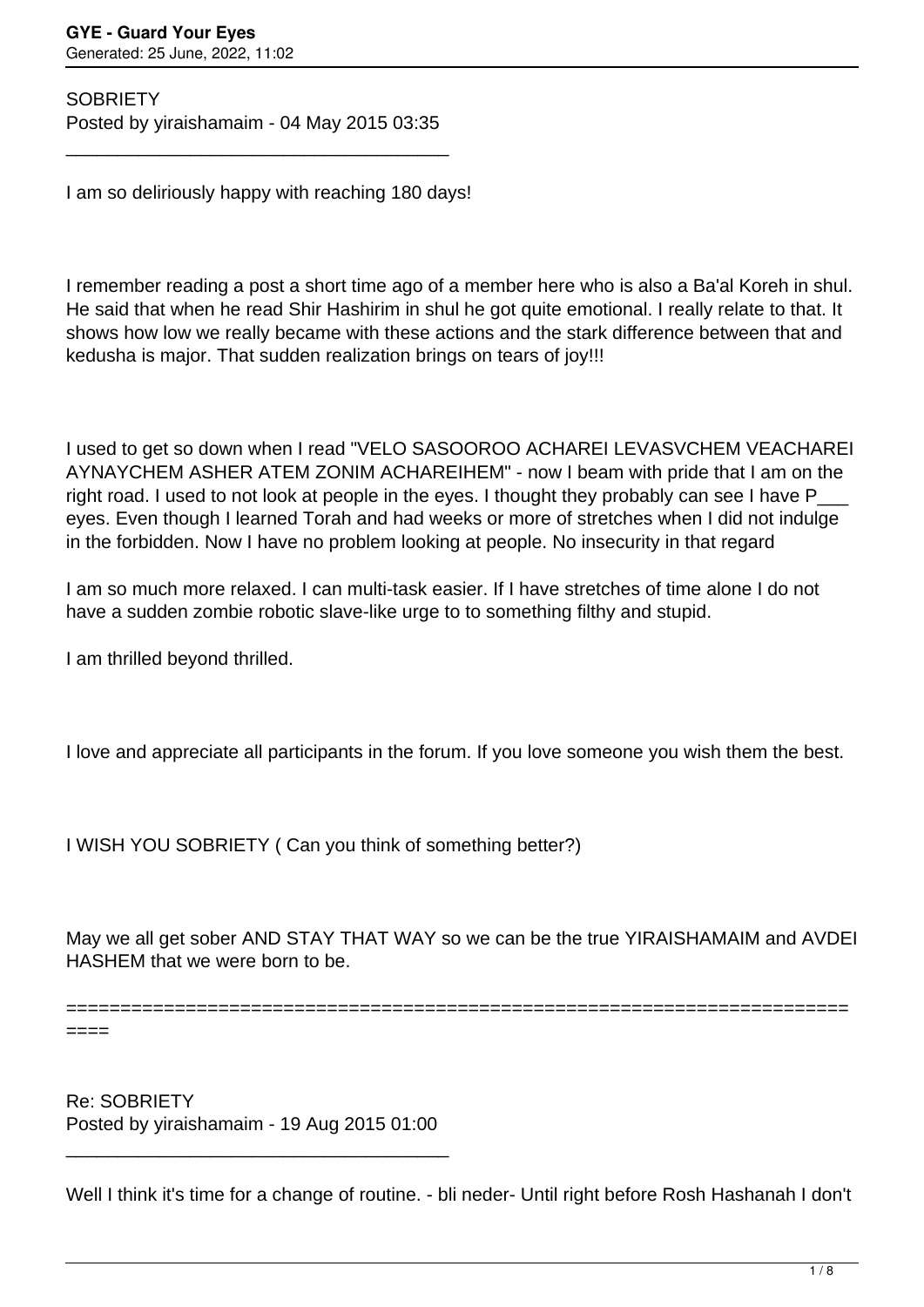plan on any posting. Just PMs and communicating with those I sponsor. and - oh yah, pressing the "I'm still clean" button if I'm so zocheh.

KolTuv and see yah in a few weeks I"H o' holy warriors

======================================================================== ====

Re: SOBRIETY Posted by shlomo613 - 19 Aug 2015 09:24

We will miss you but it's what you've got to do.

\_\_\_\_\_\_\_\_\_\_\_\_\_\_\_\_\_\_\_\_\_\_\_\_\_\_\_\_\_\_\_\_\_\_\_\_\_

======================================================================== ====

Re: SOBRIETY Posted by yiraishamaim - 05 Nov 2015 01:17

\_\_\_\_\_\_\_\_\_\_\_\_\_\_\_\_\_\_\_\_\_\_\_\_\_\_\_\_\_\_\_\_\_\_\_\_\_

It's now been a full year!!!

I can't believe it. It's been some journey. My emotions are both mixed and powerful.

I joined this holy forum 1 full year ago as a broken fellow - engaging in P\_\_\_\_\_\_\_ and phone sex from time to time. (M\_\_\_\_ was not a problem) But oh my!!! The guilt would lay so very heavy on me.

I really have not engaged in viewing P\_\_\_ or phone S\_\_\_\_ for an entire year.

and I even have had stretches of months when things seemed to be smooth as ever.

**HOWEVER**, I did have many slips along the way. and a couple of days ago as well. This has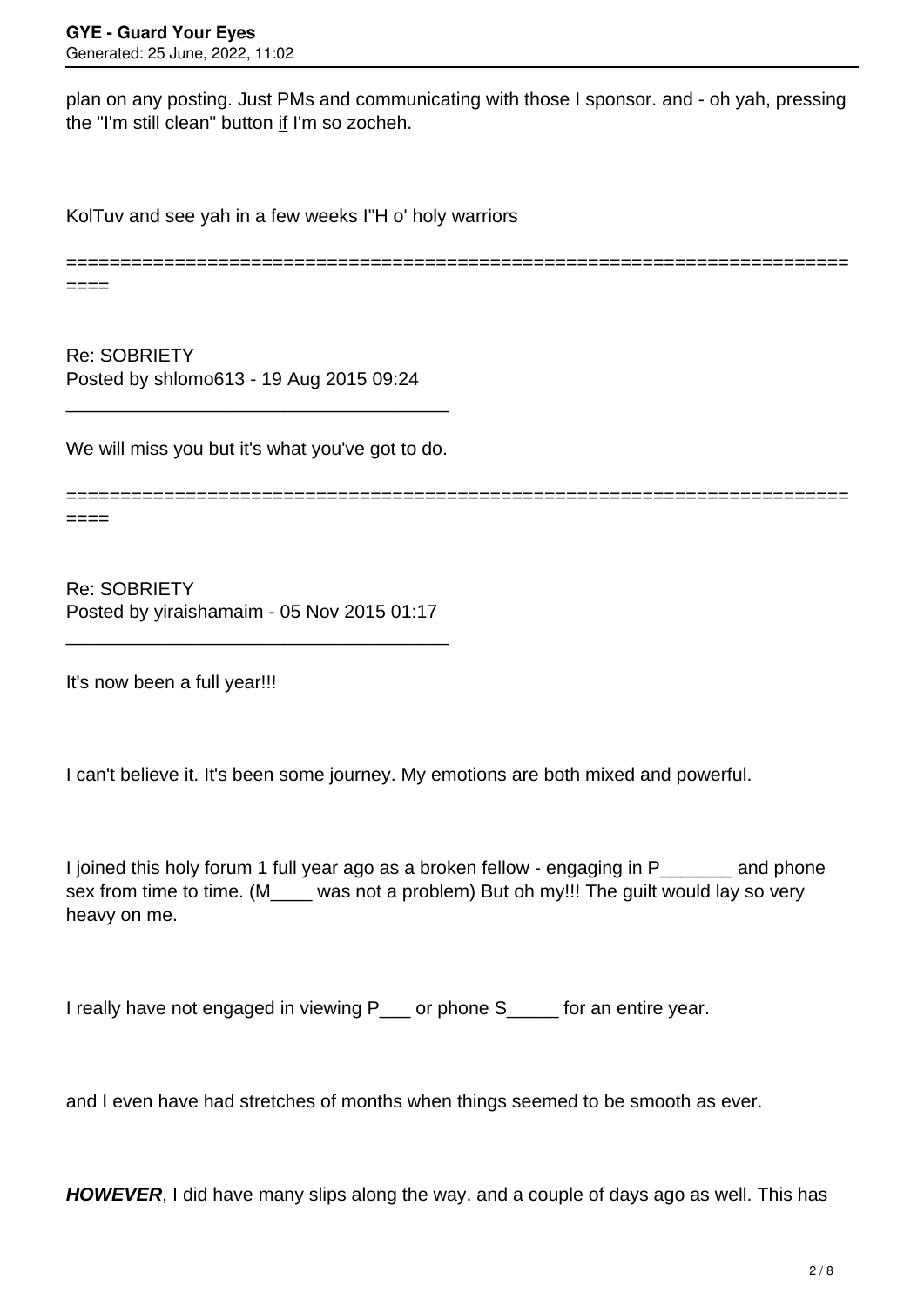made me very uneasy. Gibbor120 who has been sober, I believe for over 5 years, just posted that the journey is still challenging at times. These words were so crucial and timely for they have given me the reassuring feelings of ease and tranquility I desperately need.

So I am apprehensive about keeping my sobriety. Yet, I am one happy dude as well.

How did I do it?

Well this is the short of it. I joined GYE and began to post and learn. I learned quickly that **I** CANNOT DO IT- and that we are truly powerless and need to give the fight over to Hashem. I was a total Am Haretz in this area and seriously needed guidance. The forum really was my tool of learning. I have not gone to meetings or read the white book. As well, my wife is not aware of my "challenge"(illness if you will)

I davened a lot and learned from you guys, that you have to be very diligent in keeping a far distance from triggers. The Y"H is so shrewd in this regard, as we are all aware.

Perhaps the greatest of gifts I received from the forum is the ability to lend a helping hand.I have two members whom I sponsor. These are relationships I cherish so. They are both so honest and caring. As well, I believe they are both more intelligent than I am. The fact they sought me out and continuously seek my friendship and counsel is a most humbling matnas chinam.

In truth almost every part of the forum is a mussar unto itself.

Just to name a few:

Reading the posts of those who just joined. Sensing within their words their desperation and helplessness. To know I was there not so long ago. To know that to go back to the depths of this gehinnom is unfortunately just a few taps of the computer away.

Observing how some with multiple addictions, pick themselves up, go to meetings and can even quote the "book" chapter and verse shows a level of allegiance to their goal and perseverance of spirit that I can only dream of.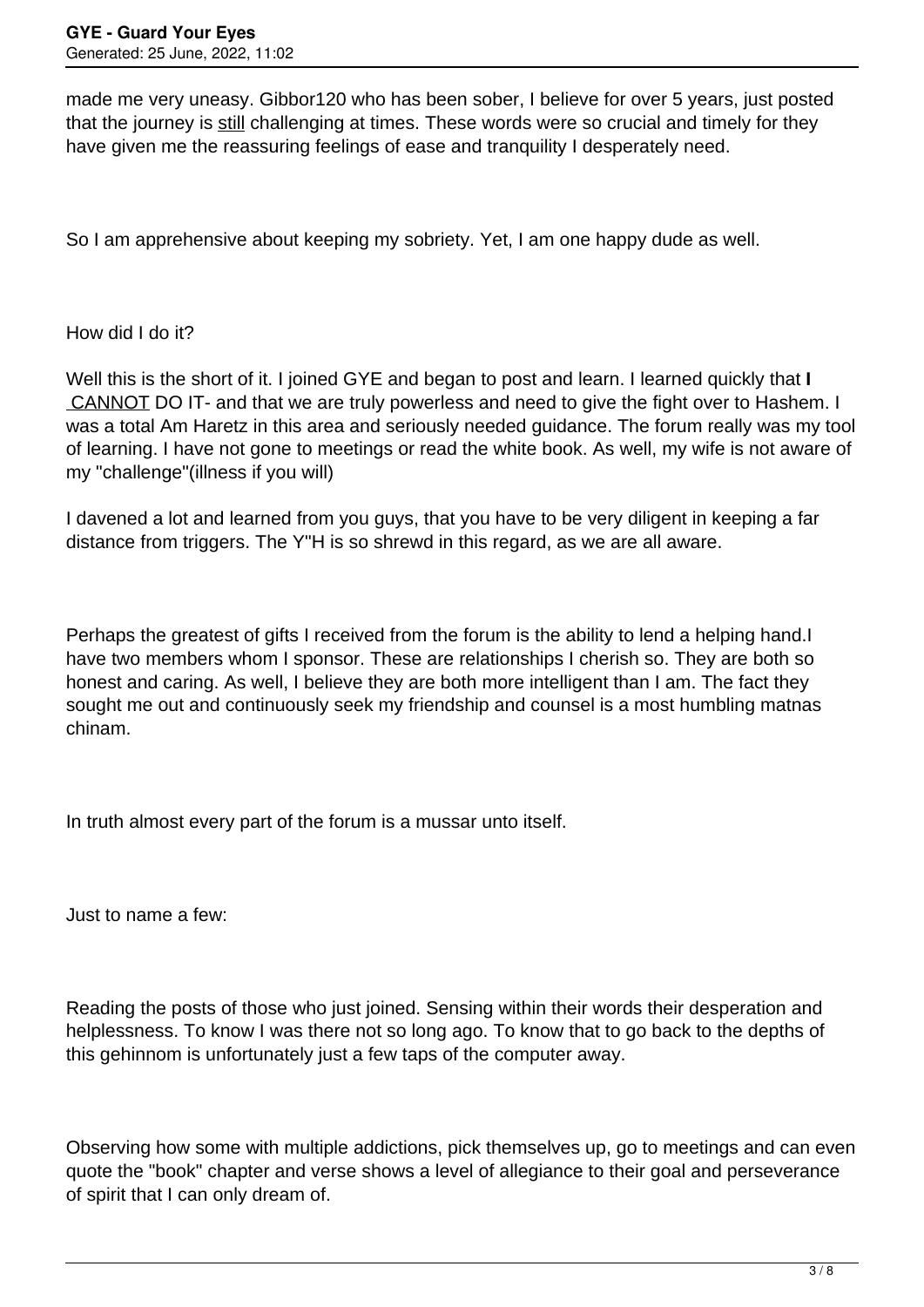Observing the outpouring of care that so many show to those who need help especially after a crushing fall r"l.

To see people get up time after time after time only to eventually make it.For here on the forum there are only two types. Those who are in recovery and those on the way.

From the depths of my heart I thank you Hashem.

And thank you members of the forum, for continuously holding my hand, guiding me and giving me the opportunity to give back.

======================================================================== ====

========================================================================

========================================================================

Re: SOBRIETY Posted by serenity - 05 Nov 2015 02:39

\_\_\_\_\_\_\_\_\_\_\_\_\_\_\_\_\_\_\_\_\_\_\_\_\_\_\_\_\_\_\_\_\_\_\_\_\_

Thank you for that beautiful and inspiring share! Mazel Tov! Mazel Tov!

====

Re: SOBRIETY Posted by gibbor120 - 05 Nov 2015 20:01

\_\_\_\_\_\_\_\_\_\_\_\_\_\_\_\_\_\_\_\_\_\_\_\_\_\_\_\_\_\_\_\_\_\_\_\_\_

MAZAL TOV, and KOT!

====

Re: SOBRIETY Posted by stillgoing - 25 Apr 2017 18:50

\_\_\_\_\_\_\_\_\_\_\_\_\_\_\_\_\_\_\_\_\_\_\_\_\_\_\_\_\_\_\_\_\_\_\_\_\_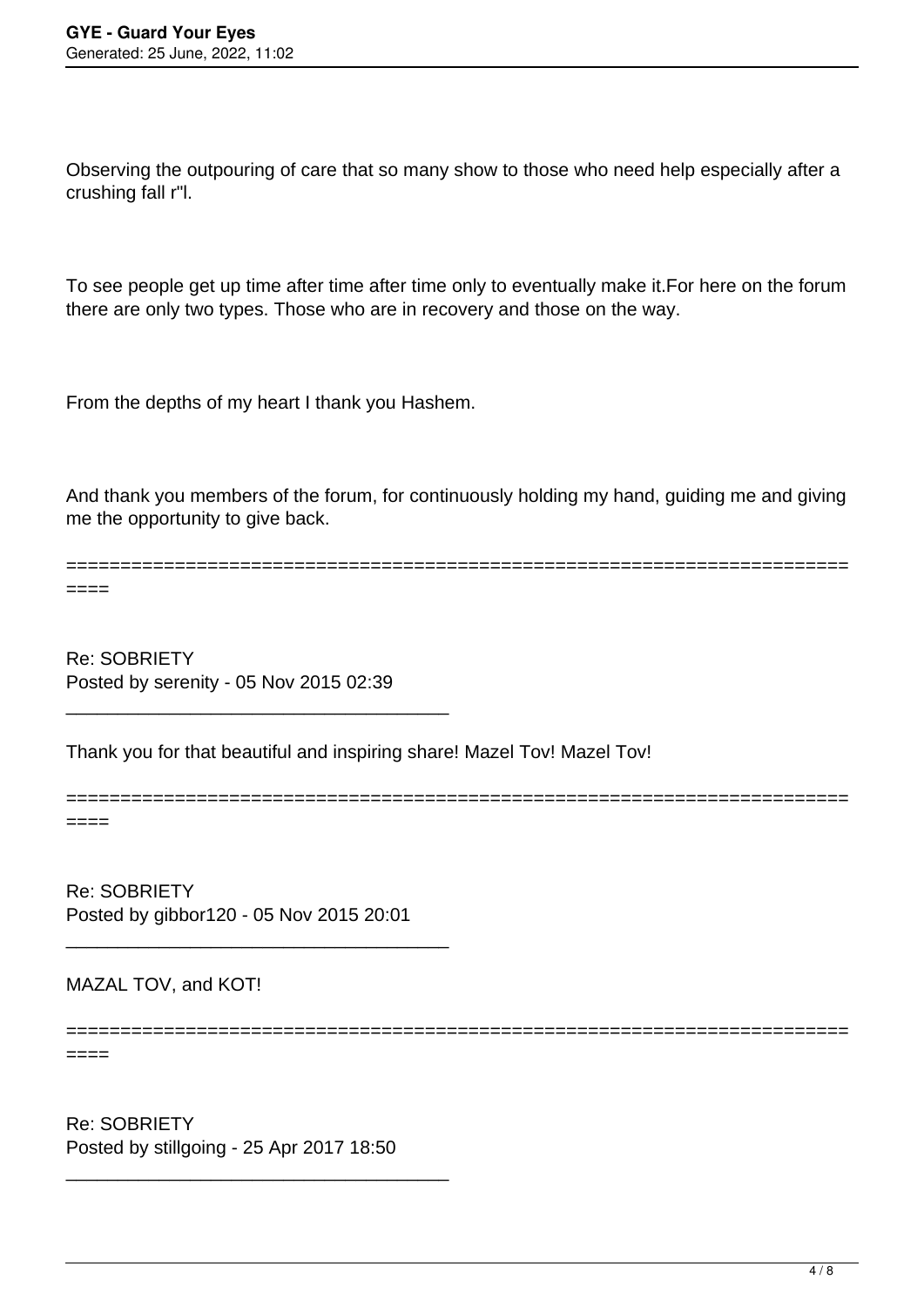test

====

========================================================================

Re: SOBRIETY Posted by cordnoy - 28 Apr 2017 01:24

[yiraishamaim wrote on 04 May 2015 03:35](/forum/19-Introduce-Yourself/253797-SOBRIETY)**:**

\_\_\_\_\_\_\_\_\_\_\_\_\_\_\_\_\_\_\_\_\_\_\_\_\_\_\_\_\_\_\_\_\_\_\_\_\_

I am so deliriously happy with reaching 180 days!

I remember reading a post a short time ago of a member here who is also a Ba'al Koreh in shul. He said that when he read Shir Hashirim in shul he got quite emotional. I really relate to that. It shows how low we really became with these actions and the stark difference between that and kedusha is major. That sudden realization brings on tears of joy!!!

I used to get so down when I read "VELO SASOOROO ACHAREI LEVASVCHEM VEACHAREI AYNAYCHEM ASHER ATEM ZONIM ACHAREIHEM" - now I beam with pride that I am on the right road. I used to not look at people in the eyes. I thought they probably can see I have P\_ eyes. Even though I learned Torah and had weeks or more of stretches when I did not indulge in the forbidden. Now I have no problem looking at people. No insecurity in that regard

I am so much more relaxed. I can multi-task easier. If I have stretches of time alone I do not have a sudden zombie robotic slave-like urge to to something filthy and stupid.

I am thrilled beyond thrilled.

I love and appreciate all participants in the forum. If you love someone you wish them the best.

I WISH YOU SOBRIETY ( Can you think of something better?)

May we all get sober AND STAY THAT WAY so we can be the true YIRAISHAMAIM and AVDEI HASHEM that we were born to be.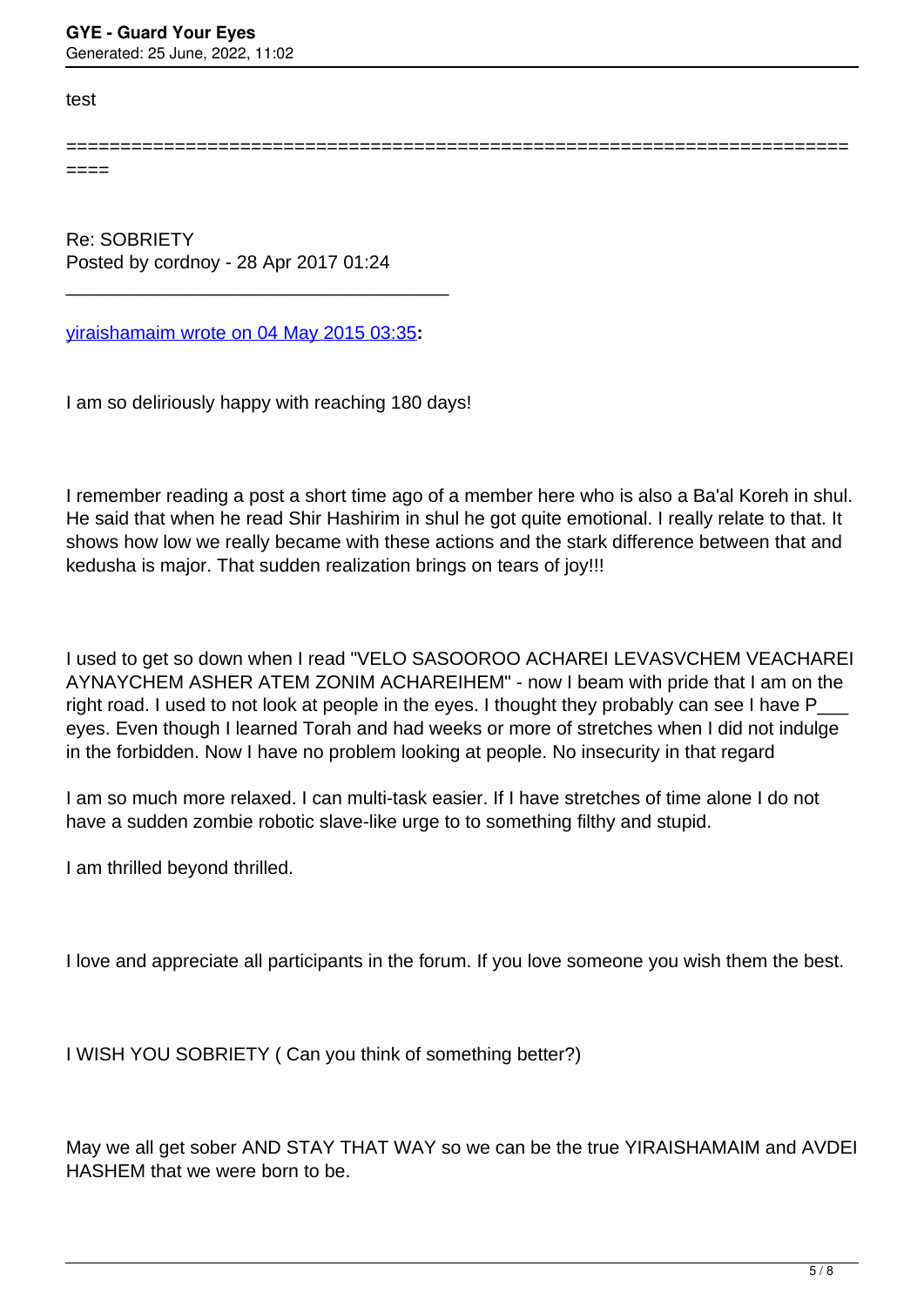Generated: 25 June, 2022, 11:02

## Amen

========================================================================

====

Re: SOBRIETY Posted by yiraishamaim - 28 Apr 2017 03:29

\_\_\_\_\_\_\_\_\_\_\_\_\_\_\_\_\_\_\_\_\_\_\_\_\_\_\_\_\_\_\_\_\_\_\_\_\_

Thanks Cords

During the See Saw of the journey of Sobriety we never really return exactly to the way we were at an earlier time, Do we?

Hopefully wiser.

========================================================================

====

Re: SOBRIETY Posted by cordnoy - 28 Apr 2017 12:46

[yiraishamaim wrote on 28 Apr 2017 03:29](/forum/19-Introduce-Yourself/311782-Re-SOBRIETY)**:**

\_\_\_\_\_\_\_\_\_\_\_\_\_\_\_\_\_\_\_\_\_\_\_\_\_\_\_\_\_\_\_\_\_\_\_\_\_

Thanks Cords

During the See Saw of the journey of Sobriety we never really return exactly to the way we were at an earlier time, Do we?

========================================================================

Hopefully wiser.

Nope.

YesI, hopefully, with honesty and willingness to listen to others.

 $====$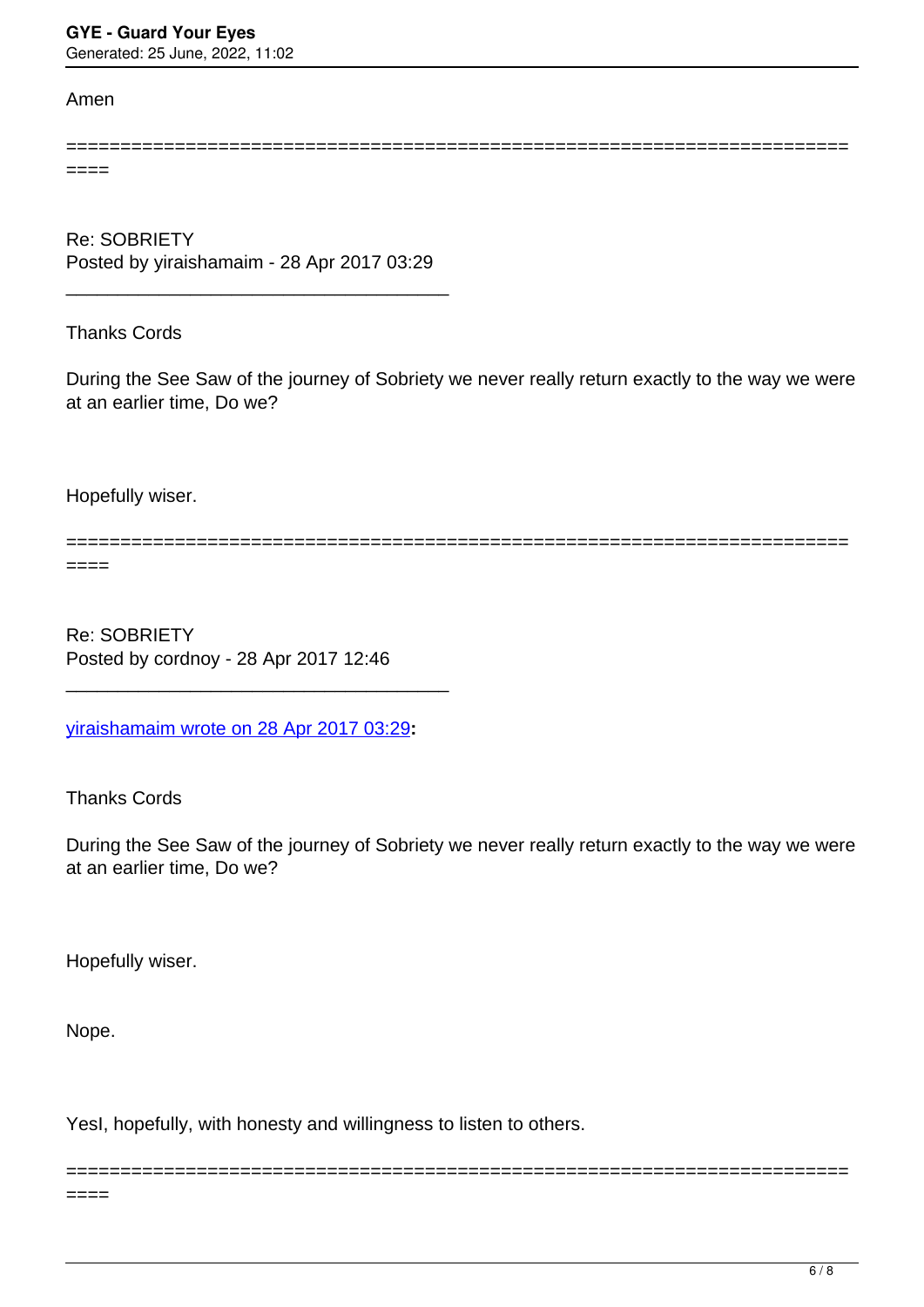Re: SOBRIETY Posted by yiraishamaim - 28 Apr 2017 14:10

\_\_\_\_\_\_\_\_\_\_\_\_\_\_\_\_\_\_\_\_\_\_\_\_\_\_\_\_\_\_\_\_\_\_\_\_\_

k gotta work on that,

========================================================================

====

Re: SOBRIETY Posted by cordnoy - 28 Apr 2017 14:41

[yiraishamaim wrote on 28 Apr 2017 14:10](/forum/19-Introduce-Yourself/311834-Re-SOBRIETY)**:**

\_\_\_\_\_\_\_\_\_\_\_\_\_\_\_\_\_\_\_\_\_\_\_\_\_\_\_\_\_\_\_\_\_\_\_\_\_

k gotta work on that,

You have been.

========================================================================

====

Re: SOBRIETY Posted by stillgoing - 25 Nov 2018 17:16

\_\_\_\_\_\_\_\_\_\_\_\_\_\_\_\_\_\_\_\_\_\_\_\_\_\_\_\_\_\_\_\_\_\_\_\_\_

[cordnoy wrote on 28 Apr 2017 12:46](/forum/19-Introduce-Yourself/311818-Re-SOBRIETY)**:**

[yiraishamaim wrote on 28 Apr 2017 03:29](/forum/19-Introduce-Yourself/311782-Re-SOBRIETY)**:**

Thanks Cords

During the See Saw of the journey of Sobriety we never really return exactly to the way we were at an earlier time, Do we?

Hopefully wiser.